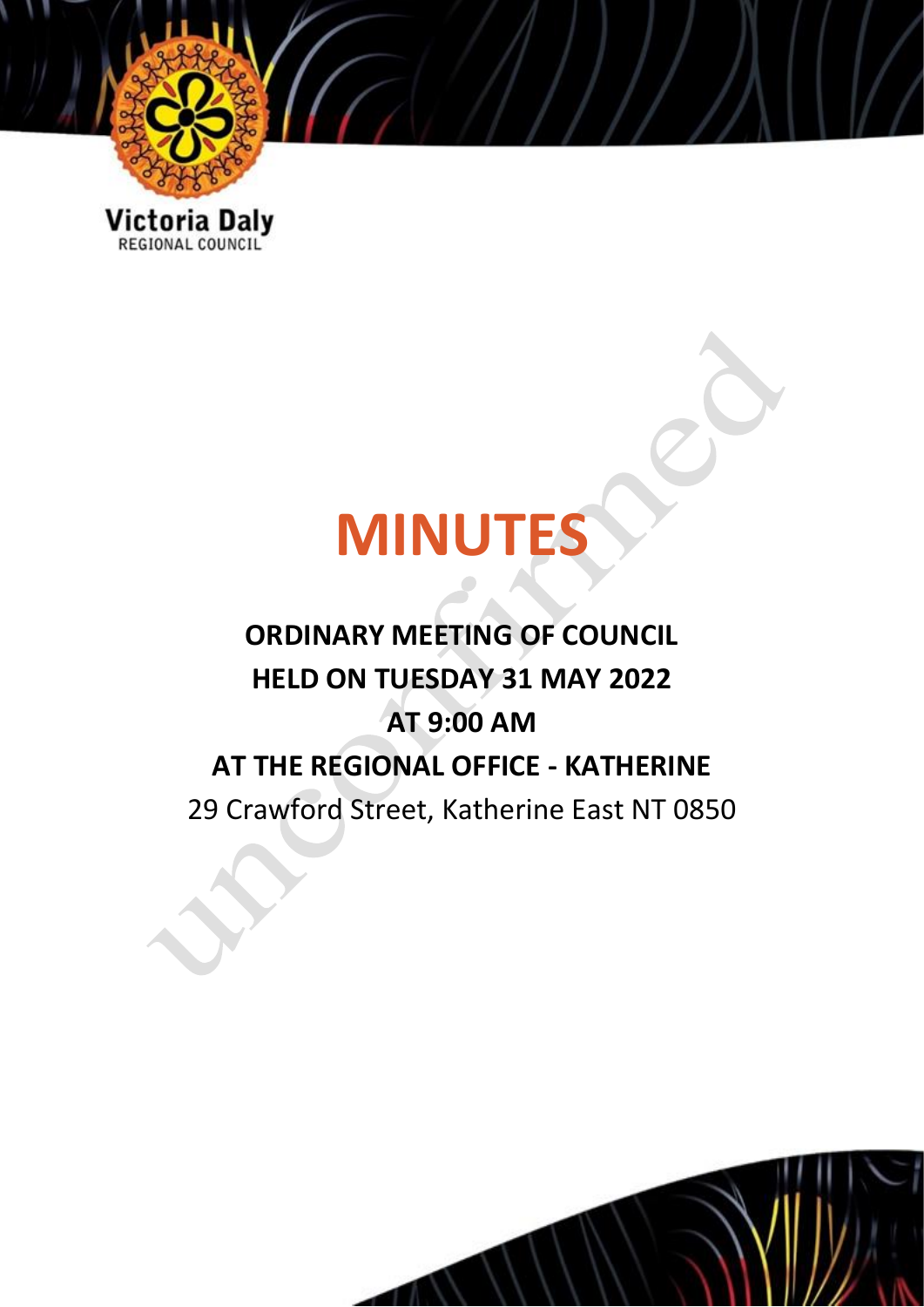

## **VICTORIA DALY REGIONAL COUNCIL DISCLAIMER**

No responsibility is implied or accepted by the Victoria Daly Regional Council for any act, omission or statement or intimation occurring during Council or committee meetings.

The Victoria Daly Regional Council disclaims any liability for any loss whatsoever and howsoever caused arising out of reliance by any person or legal entity on any such act, omission or statement or intimation occurring during Council or committee meetings.

Any person or legal entity who acts or fails to act in reliance upon any statement, act or omission made in a Council or committee meeting does so at that person's or legal entity's own risk.

In particular and without detracting in any way from the broad disclaimer above, in any discussion regarding any planning application or application for a licence, any statement or intimation of approval made by any member or officer of the Victoria Daly Regional Council during the Course of any meeting is not intended to be and is not taken as notice of approval from the Victoria Daly Regional Council.

The Victoria Daly Regional Council advises that anyone who has any application lodged with the Victoria Daly Regional Council shall obtain and should only rely on **WRITTEN CONFIRMATION** of the outcome of the application, and any conditions attaching to the decision made by the Victoria Daly Regional Council in respect of the application.

Russell Anderson **Chief Executive Officer**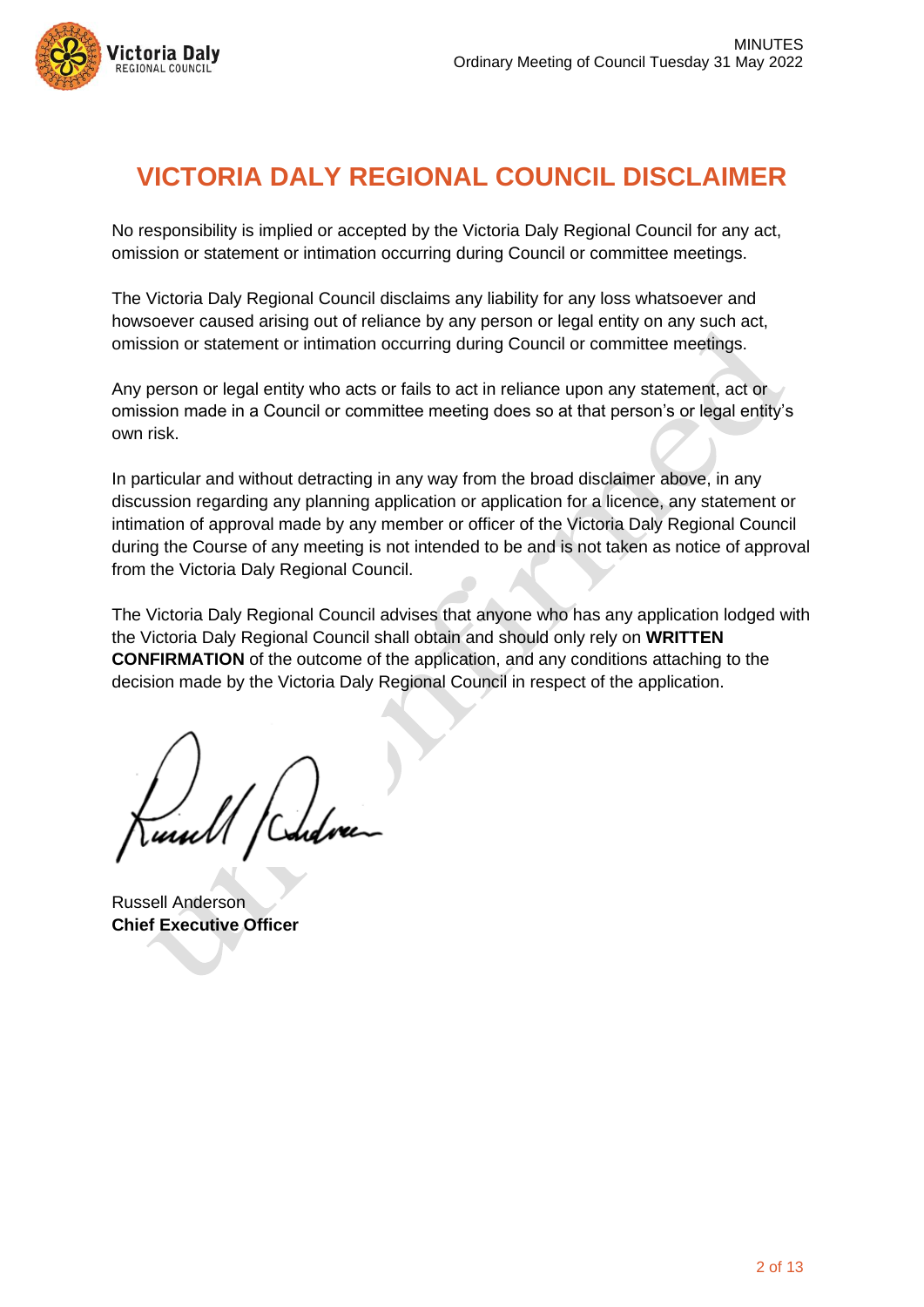

#### *The meeting opened the time being 9:01 am.*

#### **1. Present**

#### **Elected Members Present**

- Mayor (Chair) **Brian Pedwell**
- Councillor **Councillor Councillor Councillor Council** Councillor **Councillor** Councillor Councillor Councillor **Councillor** Councillor

#### **Staff Present**

**Chief Executive Officer Chief Anderson** Director of Corporate Services Trudy Braun Director of Operations **Matthew Cheminant** Manager of Executive Services Michelle Will (minute taker) Council Operations Manager (Timber Paul Buckley<br>Creek) Council Operations Manager (Pine Creek) Jocelyn Moir Council Operations Manager (Yarralin) Alicia King

#### **Guests**

NIAA Patrick Flemming Green River Aboriginal Corporation Wayne Buckley The Department of the Chief Minister & Amanda Haigh<br>Cabinet

## **2. Apologies**

Apologies: Deputy Mayor Shirley Garlett, Pat Hollowood

## **3. Presentations - Deputations - Petitions**

#### Nil

## **4. Disclosure of Interest - Councillors and Staff**

There were no declarations of interest at this meeting.

## **5. Confirmation of Minutes**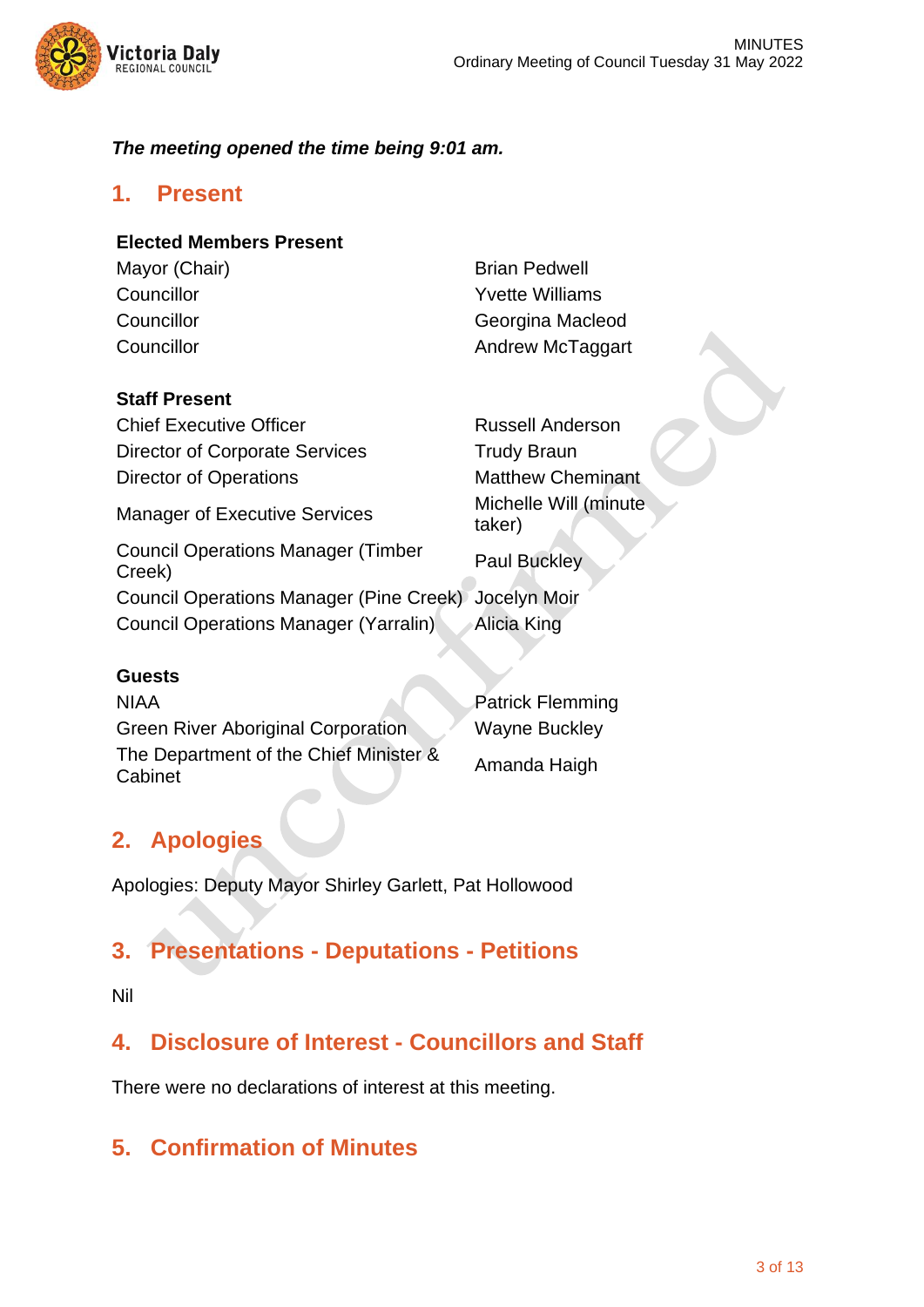

## **5.1. Ordinary Council Meeting held on 27 April 2022**

Amendments required: Add Councillor Georgina Macleod and Deputy Mayor Shirley Garlett as apologies.

#### **Motion**

That the minutes of the Ordinary Council Meeting held on 27 April 2022 be taken as read and be accepted as a true record of the meeting.

| Mover:                     | Cr Andrew McTaggart |
|----------------------------|---------------------|
| <b>Seconder:</b> Cr Yvette |                     |
|                            | <b>Williams</b>     |

**Resolution:OCM-2022/53:** Carried 5 / 0

## **5.2. Special Meeting of Council held on 9 May 2022**

| <b>Motion</b>              |                                   |                                                                                |
|----------------------------|-----------------------------------|--------------------------------------------------------------------------------|
|                            |                                   | That the minutes of the Special Meeting of Council held on 9 May 2022 be taken |
|                            |                                   | as read and be accepted as a true record of the meeting.                       |
|                            | <b>Mover:</b> Cr Andrew McTaggart |                                                                                |
| <b>Seconder: Cr Yvette</b> |                                   | <b>Resolution: OCM-2022/54: Carried 4/0</b>                                    |
|                            | <b>Williams</b>                   |                                                                                |

## **6. Call for Items of General Business**

Pine Creek Auto Repairs Timber Creek Minutes - Special Meeting

## **7. Mayoral Report**

Mayor Brian Pedwell provided a verbal update at the meeting.

- Met with John Horgan (NWA) regarding 4G small cell satellite
	- o Walangeri agreed to proceed with applications
	- o NWA will proceed with groundworks if successful
	- o Kneebone community has been included in proposal
	- o John De Koning investigated and advised Mayor that Councils can apply for ABA grants
- Mayor has been working with VDRC Media Officer to develop stories, which included:
	- o Buchanan Highway
	- o Get Active Program
	- o Yarralin Bicycle story
	- o Sandy Creek road surface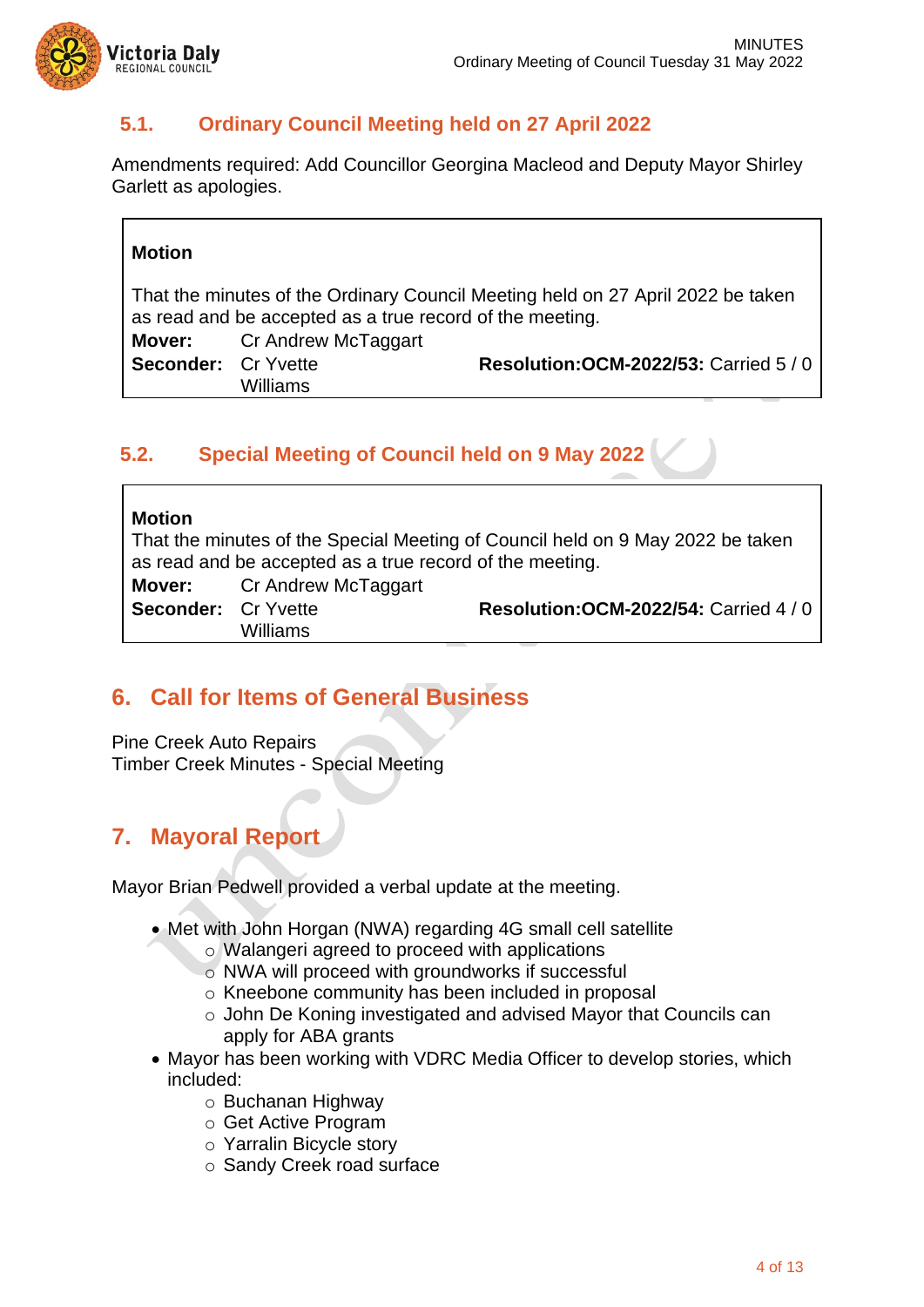

- Mayor and CEO met with Jake Quinlivian and Amanda Haigh at 18 Pearce **Street** 
	- o Building Better Regions grants could be explored

#### *Amanda Haigh joined the meeting, the time being 9:21am*

#### **Motion**

The Mayor will circulate a Mayoral report at the meeting and provide a verbal update.

| Mover:                     | Cr Georgina Macleod |                                             |
|----------------------------|---------------------|---------------------------------------------|
| <b>Seconder: Cr Andrew</b> | McTaggart           | <b>Resolution: OCM-2022/55: Carried 4/0</b> |
|                            |                     |                                             |

## **8. CEO Update**

#### **8.1. CEO Report to Victoria Daly Regional Council**

 CEO, Russell Anderson, addressed council to provide an update since the last council meeting.

- CEO discussed the local authority projects as identified by the local authorities at the regional plan workshops
	- o Councillor Macleod commented: Even though council may not be able to afford certain projects, VDRC can still provide advocacy on behalf of the local authorities and community. Members appeared to be in agreeance.
- Independent Commissioner against Corruption visited VDRC last month
	- o A visit can be arranged for the ICAC Commissioner to present to **Council**
	- o Manager of Executive Services to arrange a visit from ICAC commissioner
- Waste Management Workshop
	- o Director of Operations addressed council regarding the waste management workshop
		- the platform discussed was based on engaging communities for
			- waste management
			- **•** presentation can be distributed to council for their information
- Mount Todd

#### **Motion**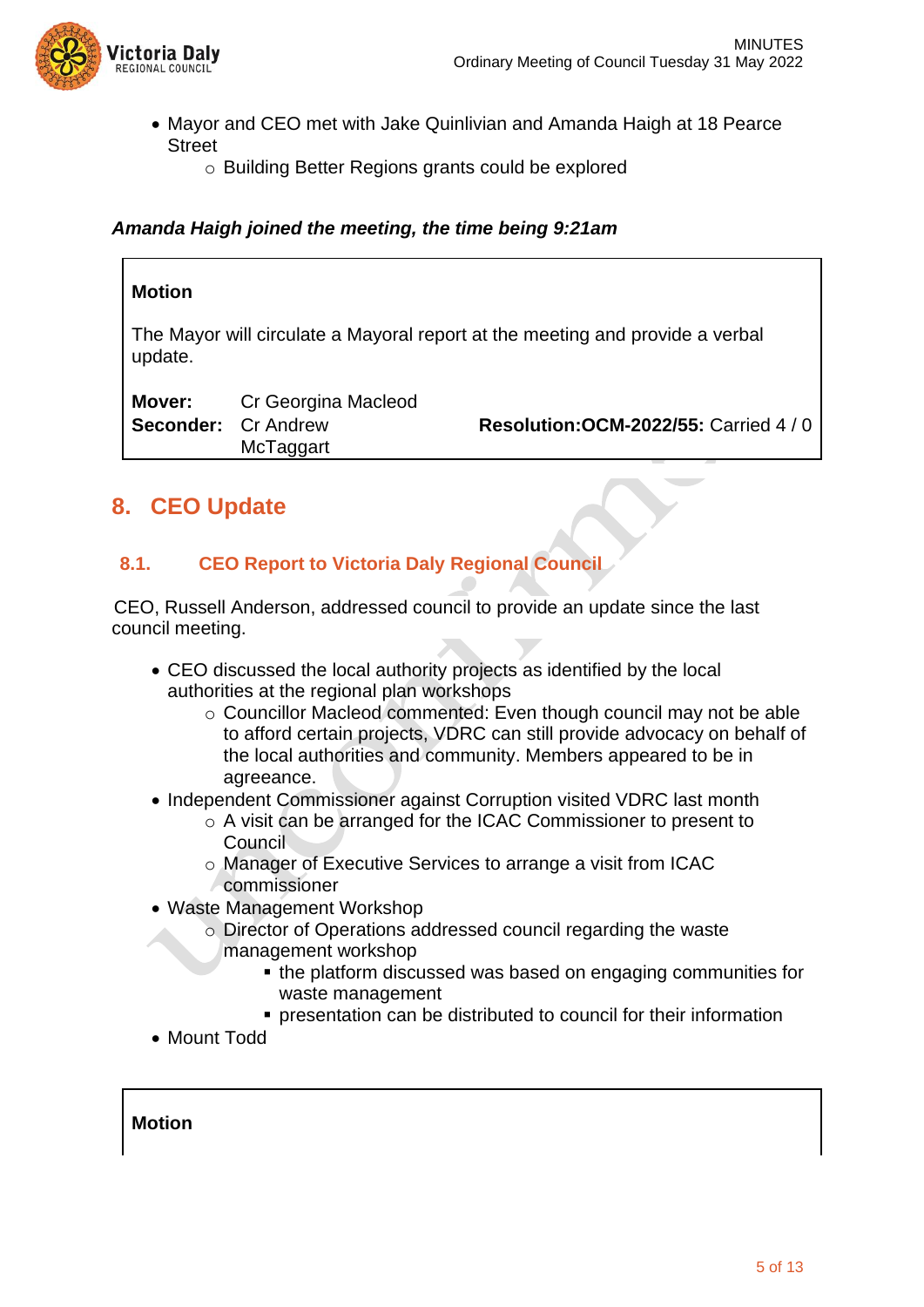

 $\mathsf{r}$ 

A. That the CEO Report to Victoria Daly Regional Council be received and noted.

**Mover:** Cr Georgina Macleod **Seconder:** Cr Andrew **McTaggart** 

**Resolution:OCM-2022/56:** Carried 4 / 0

## **9. Reports to Council**

#### **9.1. Reports for Council Decision**

#### **9.1.1. Finance Report for month ended April 2022**

#### *Senior Accountant joined the meeting, the time being 9:39am*

A detailed verbal update was provided to council.

| <b>Motion</b> |                                   |                                                                             |
|---------------|-----------------------------------|-----------------------------------------------------------------------------|
|               |                                   | A. That the Finance Report for month ended April 2022 is received and noted |
|               | <b>Mover:</b> Cr Andrew McTaggart |                                                                             |
|               | Seconder: Cr Georgina             | <b>Resolution: OCM-2022/57: Carried 4/0</b>                                 |
|               | Macleod                           |                                                                             |

#### *The meeting adjourned for a short break, the time being 9:55am The meeting resumed, the time being 10:01am The Finance Department and other staff joined the meeting, the time being 10:00am to present a brief PowerPoint on progress made in regard to ICT projects.*

#### *Discussion:*

CEO provided a verbal update to council, staff and guests.

- Council has implemented Microsoft 365 E5, which provides the highest standard of security
- IT team has installed Meraki, which has improved access to internet and monitoring of data usage
- Additionally, Meraki provides firewall
- Upgrades to cloud based systems allow for two step sign in to improve security further

Finance Project Coordinator presented to the room on the following topics:

- current systems and services
- system replacements
- expectations of cloud system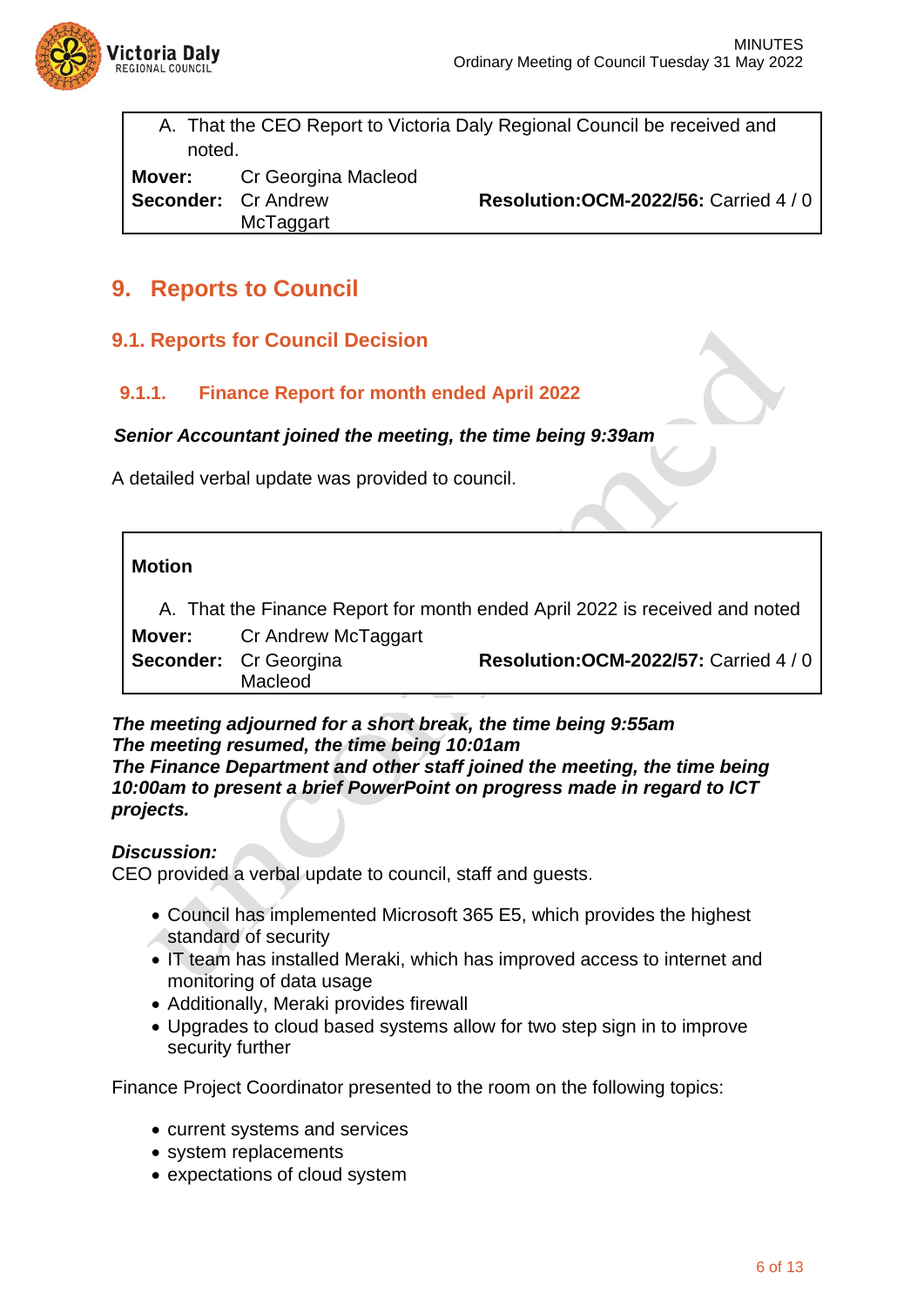

- enterprise resourcing planning (ERP)
- How new ERP works

Finance Project Coordinator handed over to the Senior Accountant to present costings, and savings.

Finance Project Coordinator presented a timeline of assessing, mapping, training and implementation of all new programs.

#### *The meeting adjourned for morning tea, the time being 10:45am The meeting resumed, the time being 11:08am*

#### **9.1.2. Draft Regional Plan 2022-23**

#### **Feedback:**

#### *Local Authority*

Sections for Local Authority project tables to include three sections

- projects possible with LAPF money
- projects possible with additional sources of funding
- advocacy

#### *Homelands*

- Add a section for Wooliana Homelands
- Add line to Lingarra 1.6million additional funding required for project (check with CEO).
- Update heading for Homeland page 54
	- o add Wooliana to the Homelands page
	- o add housing and same points as Lingarra

#### *Fees and Charges*

- Fees and charges to be reviewed and updated.
	- o aged care meals fees and charges (are they sufficient to cover the cost of fuel and travel)
- Fax domestic charge \$1.00
- Remove Fax International charge
- Receiving faxes \$1.00
- Scanning \$1.00

Publish in Katherine Times Paper online and print

#### **Motion**

- A. That the report Draft Regional Plan 2022-23 is received and noted
- B. That Council approves the commencement of a 21 day public consultation for the draft 2022-23 Regional Plan in accordance with Section 35(3)(a)(b),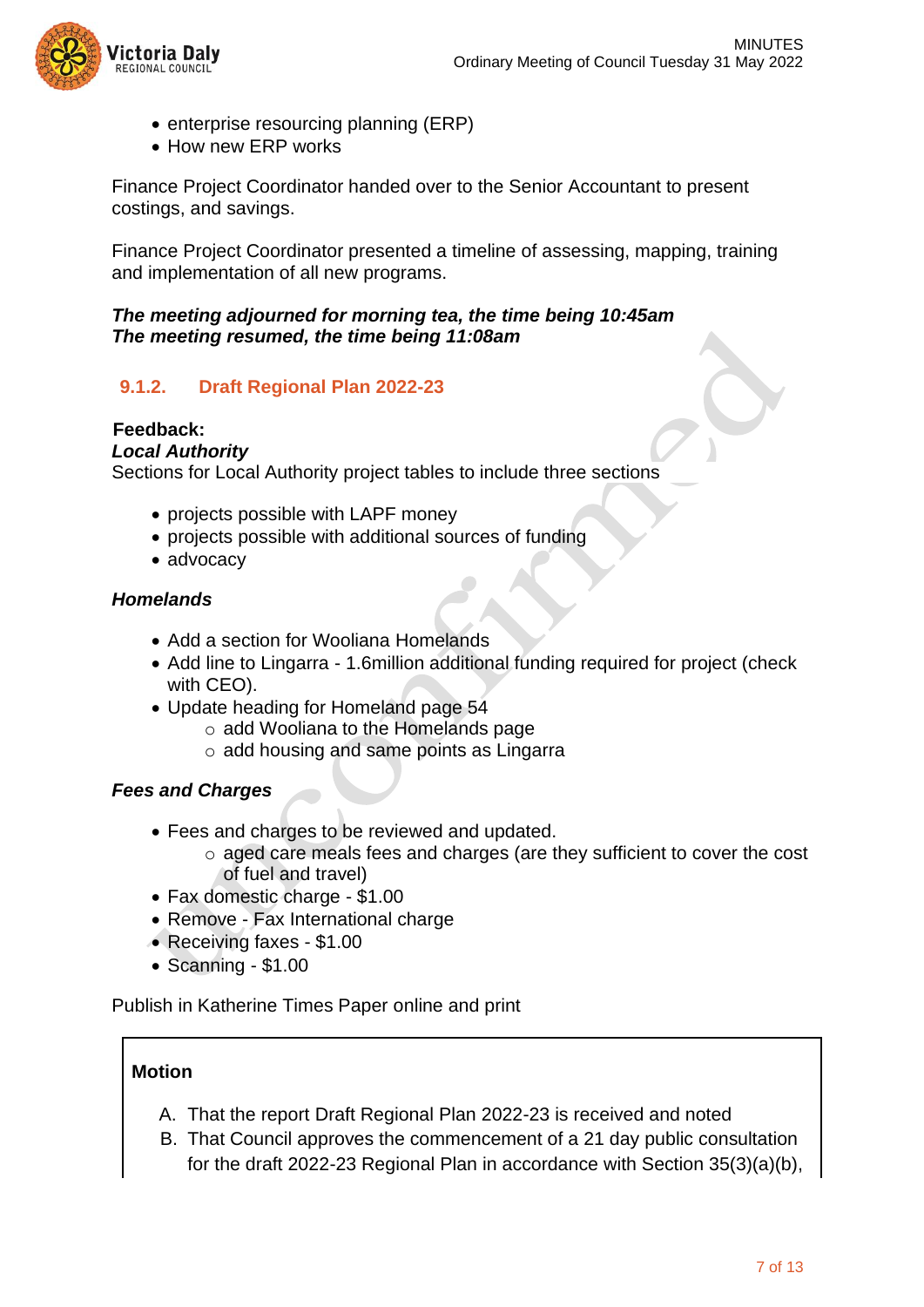

|       |                                         | & (c) of the Local Government Act 2019, commencing Wednesday, 1 June |
|-------|-----------------------------------------|----------------------------------------------------------------------|
| 2022. |                                         |                                                                      |
|       | <b>Mover:</b> Cr Andrew McTaggart       |                                                                      |
|       | <b>Seconder:</b> Cr Georgina<br>Macleod | <b>Resolution: OCM-2022/58: Carried 4/0</b>                          |

#### **9.1.3. Approval to Affix Common Seal to Form 32's - Kalkarindji Subleases**

#### **Motion**

- A. That the report Approval to Affix Common Seal to Form 32's Kalkarindji Subleases is received and noted
- B. That Council approve the affixing of the Common Seal to the form 32's which are required to be submitted to the Land Titles Office for the subleases for lots 90 and 97, Kalkarindji

| Mover:                     | Cr Georgina Macleod |                                             |
|----------------------------|---------------------|---------------------------------------------|
| <b>Seconder: Cr Andrew</b> | McTaggart           | <b>Resolution: OCM-2022/59: Carried 4/0</b> |
|                            |                     |                                             |

#### **9.1.4. Affixing of Common Seal to Libraries NT Library Systems User Deed**

#### **Motion**

- A. That the report Affixing of Common Seal to Libraries NT Library Systems User Deed is received and noted
- B. That Council approves affixing of Common Seal to the LibrariesNT Library Systems User Deed

#### **Mover:** Cr Yvette Williams

| <b>Seconder: Cr Andrew</b> |           | <b>Resolution: OCM-2022/60: Carried 4/0</b> |
|----------------------------|-----------|---------------------------------------------|
|                            | McTaggart |                                             |

## **9.2. Reports for Information**

### **9.2.1. NDIS Program Report May2022**

**Motion**

A. That the report NDIS Program Report May2022 is received and noted **Mover:** Cr Andrew McTaggart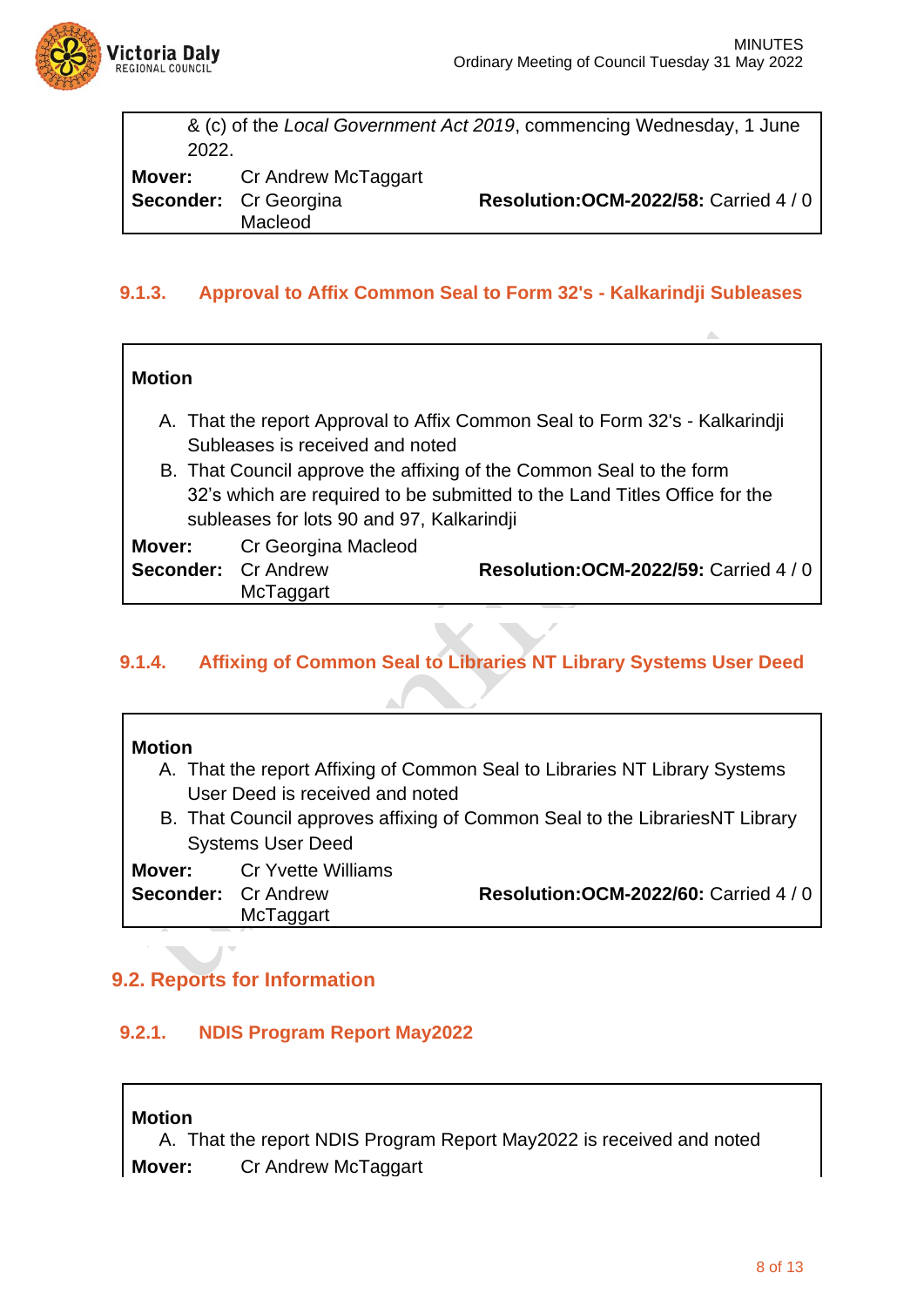

| <b>Seconder:</b> Cr Georgina |
|------------------------------|
| Macleod                      |

**Resolution:OCM-2022/61:** Carried 4 / 0

#### **9.2.2. CDP Council Report**

| <b>Motion</b>              |                     |                                                             |
|----------------------------|---------------------|-------------------------------------------------------------|
|                            |                     | A. That the report CDP Council report is received and noted |
| Mover:                     | Cr Georgina Macleod |                                                             |
| <b>Seconder: Cr Andrew</b> |                     | <b>Resolution: OCM-2022/62: Carried 4/0</b>                 |
|                            | McTaggart           |                                                             |

*The meeting adjourned for lunch, the time being 12:01pm The meeting resumed, the time being 1:00pm*

#### **9.2.3. Progress Report on Grant Applications**



#### **9.2.4. Update on Outstanding Rates**

| <b>Motion</b> |                                                                       | A. That the report Update on Outstanding Rates is received and noted |
|---------------|-----------------------------------------------------------------------|----------------------------------------------------------------------|
|               | <b>Mover:</b> Cr Andrew McTaggart<br>Seconder: Cr Georgina<br>Macleod | <b>Resolution: OCM-2022/64: Carried 4/0</b>                          |

## **10. Community Reports**

#### **10.1. Pine Creek Community Report**

Discussion took place regarding the COM reports and the Local Authority projects.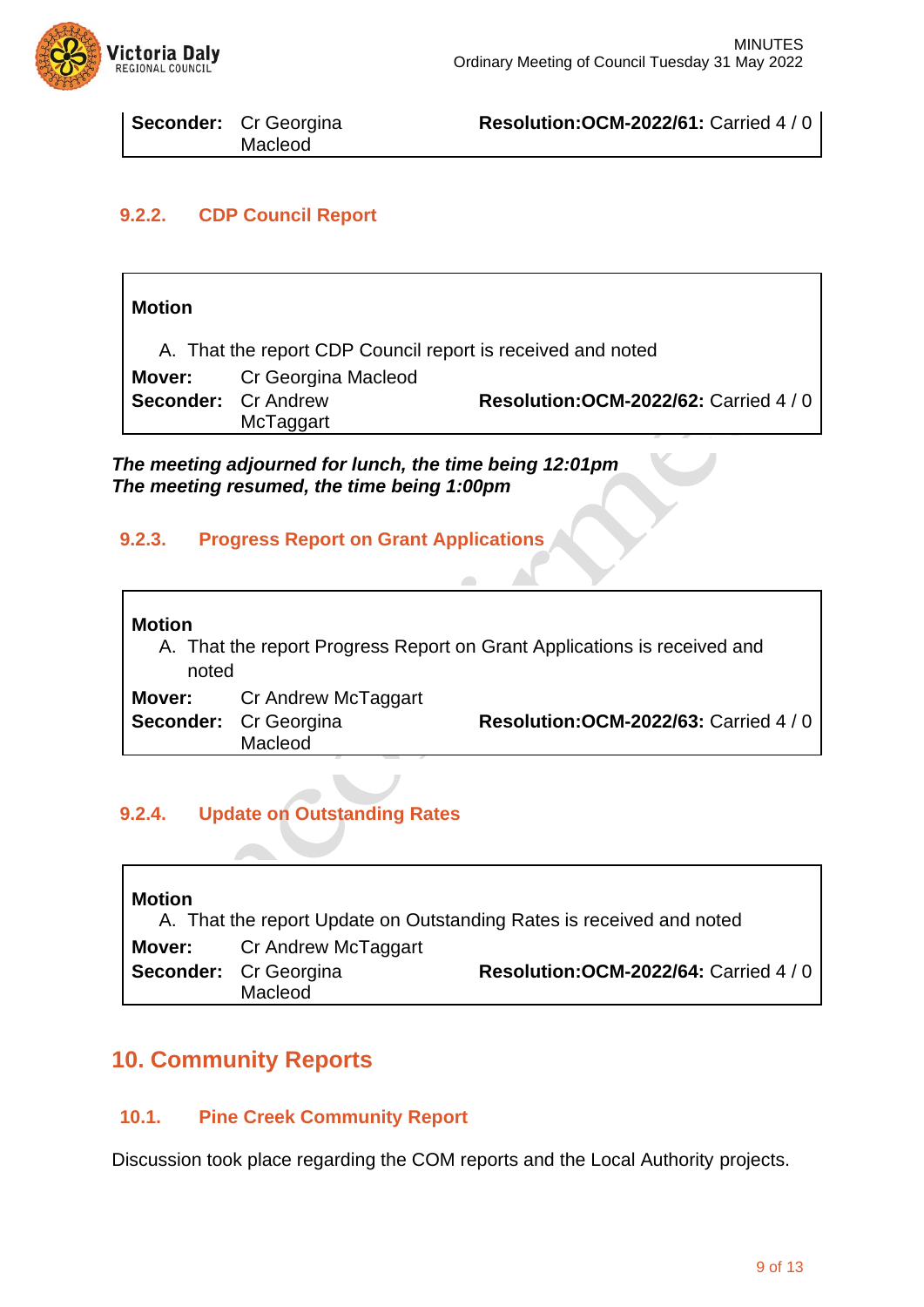

#### **Motion**

A. That the report Pine Creek Community Report is received and noted

B. That Council accept this report

**Mover:** Cr Yvette Williams

**Seconder:** Cr Andrew

McTaggart

**Resolution:OCM-2022/65:** Carried 4 / 0

#### **10.2. Timber Creek Community Report**

| <b>Motion</b> |                                                       |                                             |
|---------------|-------------------------------------------------------|---------------------------------------------|
|               | A. That the Timber Creek Report is received and noted |                                             |
|               | B. That Council accept this report                    |                                             |
|               | <b>Mover:</b> Cr Andrew McTaggart                     |                                             |
|               | Seconder: Cr Georgina                                 | <b>Resolution: OCM-2022/66: Carried 4/0</b> |
|               | Macleod                                               |                                             |

#### **10.3. Yarralin Community Report**

| <b>Motion</b>              |                     | A. That the Yarralin Community Report report is received and noted |
|----------------------------|---------------------|--------------------------------------------------------------------|
| Mover:                     | Mayor Brian Pedwell |                                                                    |
| <b>Seconder: Cr Andrew</b> |                     | <b>Resolution: OCM-2022/67: Carried 4 / 0</b>                      |
|                            | McTaggart           |                                                                    |

## **10.4. Kalkarindji Community Report**

| <b>Motion</b><br>A. That the report Kalkarindji Community Report is received and noted |                                   |                                             |  |  |
|----------------------------------------------------------------------------------------|-----------------------------------|---------------------------------------------|--|--|
|                                                                                        | <b>Mover:</b> Cr Georgina Macleod |                                             |  |  |
|                                                                                        | <b>Seconder:</b> Mayor Brian      | <b>Resolution: OCM-2022/68: Carried 4/0</b> |  |  |
|                                                                                        | Pedwell                           |                                             |  |  |

#### **10.5. Nauiyu Community Report**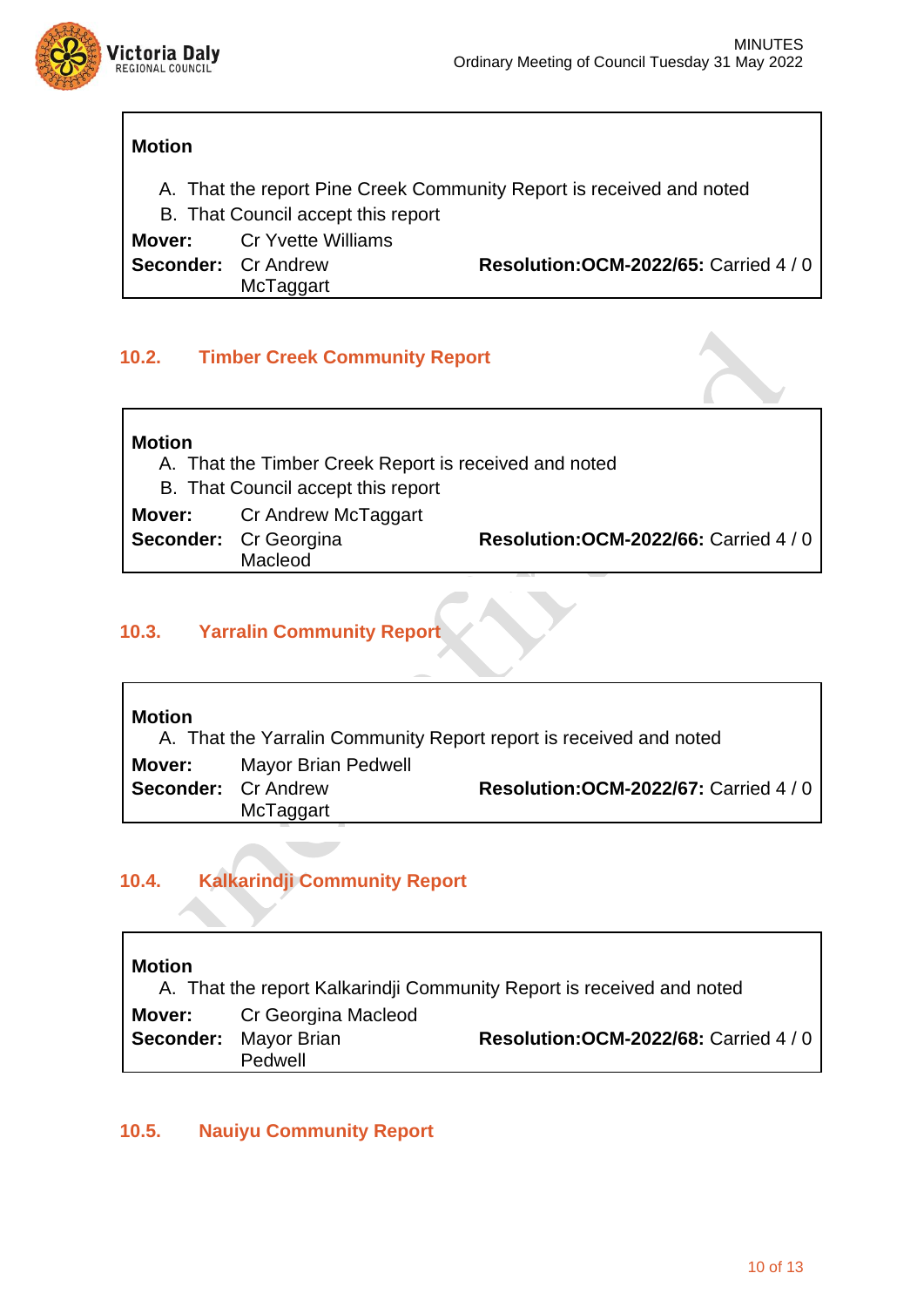

#### **Motion**

A. That the Nauiyu Community report is received and noted

B. That Council accept this report

**Mover:** Cr Andrew McTaggart **Seconder:** Mayor Brian Pedwell

**Resolution:OCM-2022/69:** Carried 4 / 0

## **11. Local Authority**

#### **11.1. Local Authority Minutes**

#### **11.1.1. Kalkarindji - Daguragu Regional Plan Workshop held on 11 April 2022**

#### **Motion**

That the minutes of the Kalkarindji - Daguragu Regional Plan Workshop held on 11 April 2022 be adopted as a resolution of Ordinary Council. **Mover:** Cr Andrew McTaggart **Seconder:** Cr Georgina Macleod **Resolution:OCM-2022/70:** Carried 4 / 0

#### **11.2. Local Authority Resignations/Nominations**

Nil

## **12. Action Sheet**

**12.1. Action Sheet**

## **Motion** A. That the Action Sheet report is received and noted **Mover:** Cr Andrew McTaggart **Seconder:** Cr Georgina Macleod **Resolution:OCM-2022/71:** Carried 4 / 0

**Action Item: Research to be conducted on what has gone before parliament regarding the draft burial and cremation bill (CEO to action)**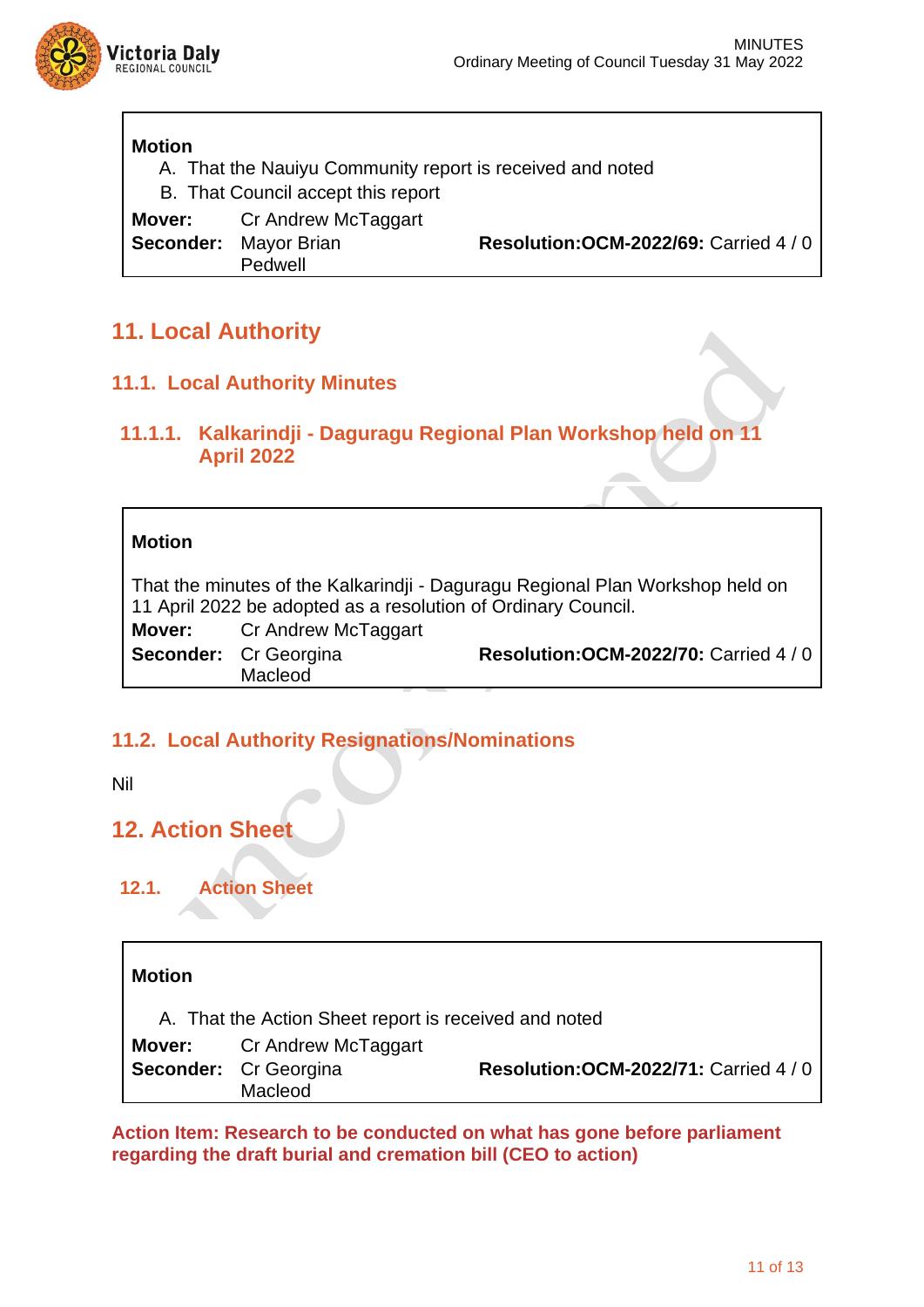ו



 $\Gamma$ 

## **13. Correspondence In & Out**

#### **13.1. Incoming Correspondence**

| <b>Motion</b><br>A. That the Incoming Correspondence is received and noted |                                                                              |                                             |  |  |
|----------------------------------------------------------------------------|------------------------------------------------------------------------------|---------------------------------------------|--|--|
|                                                                            | <b>Mover:</b> Cr Andrew McTaggart<br><b>Seconder:</b> Cr Georgina<br>Macleod | <b>Resolution: OCM-2022/72: Carried 4/0</b> |  |  |

#### **13.2. Outgoing Correspondence**

| <b>Motion</b><br>A. That the Outgoing Correspondence is received and noted |                                   |                                             |  |  |
|----------------------------------------------------------------------------|-----------------------------------|---------------------------------------------|--|--|
|                                                                            | <b>Mover:</b> Cr Andrew McTaggart |                                             |  |  |
| <b>Seconder:</b> Cr Yvette                                                 |                                   | <b>Resolution: OCM-2022/73: Carried 4/0</b> |  |  |
|                                                                            | Williams                          |                                             |  |  |

## **14. Notices of Motion**

Nil

 $\blacksquare$ 

## **15. General Business**

#### **13.1 Pine Creek Auto Repairs**

Councillor Williams provided an update to Council regarding the letter sent to Maree De Lacey.

Councillor Williams will respond to Maree De Lacey when Council decides whether VDRC will continue to utilise the services.

#### **13.2 Timber Creek Special Meeting minutes**

| <b>Motion</b><br>read and accepted. |                                         | That the minutes from the Special Meeting of the Timber Creek Local Authority be |
|-------------------------------------|-----------------------------------------|----------------------------------------------------------------------------------|
|                                     | <b>Mover:</b> Cr Andrew McTaggart       |                                                                                  |
|                                     | <b>Seconder:</b> Cr Georgina<br>Macleod | <b>Resolution: OCM-2022/74: Carried 4/0</b>                                      |